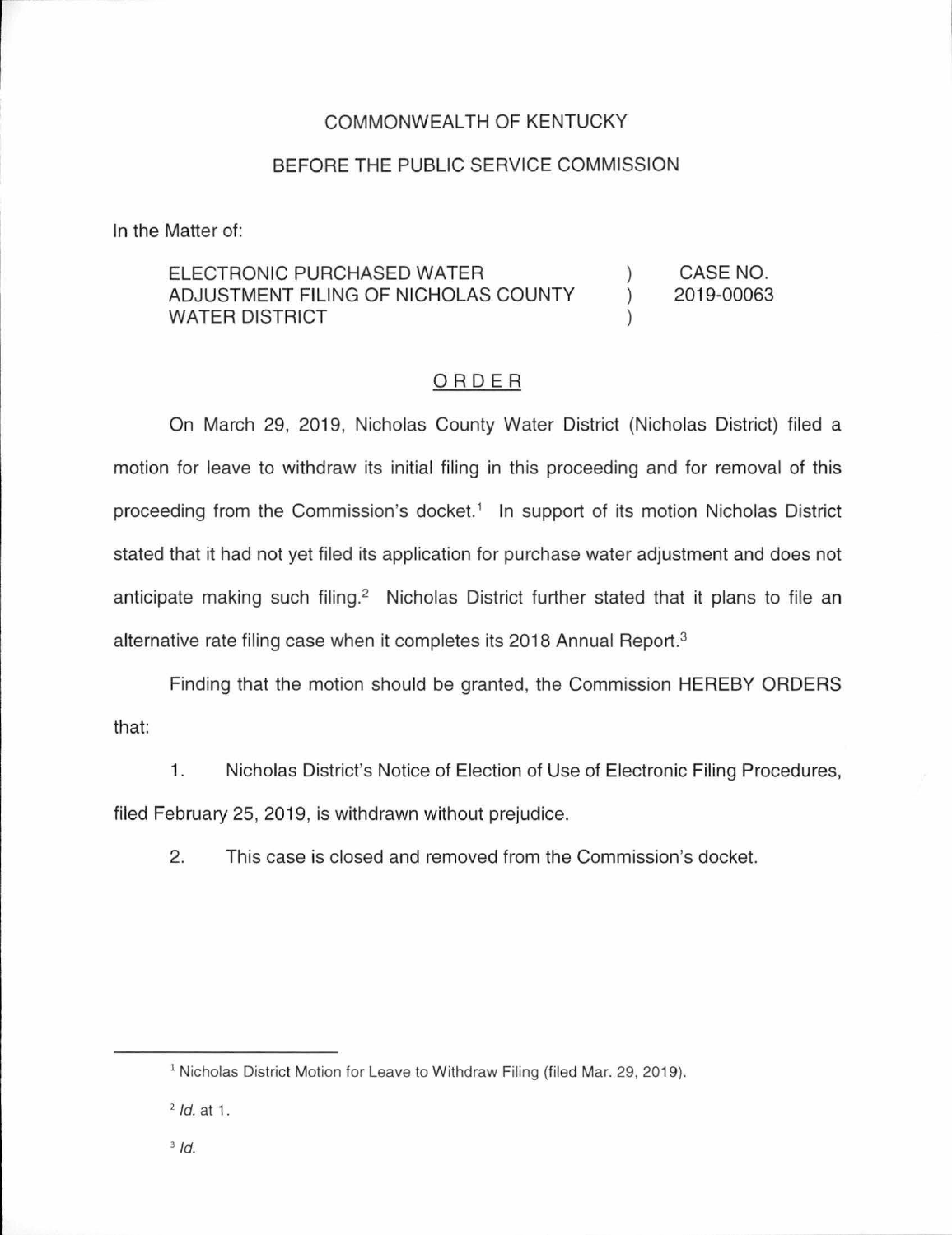By the Commission

|  | <b>ENTERED</b>                               |
|--|----------------------------------------------|
|  | MAY 14 2019                                  |
|  | <b>KENTUCKY PUBLIC</b><br>SERVICE COMMISSION |

ATTEST:

Que R. Puis

Executive Director

Case No. 2019-00063